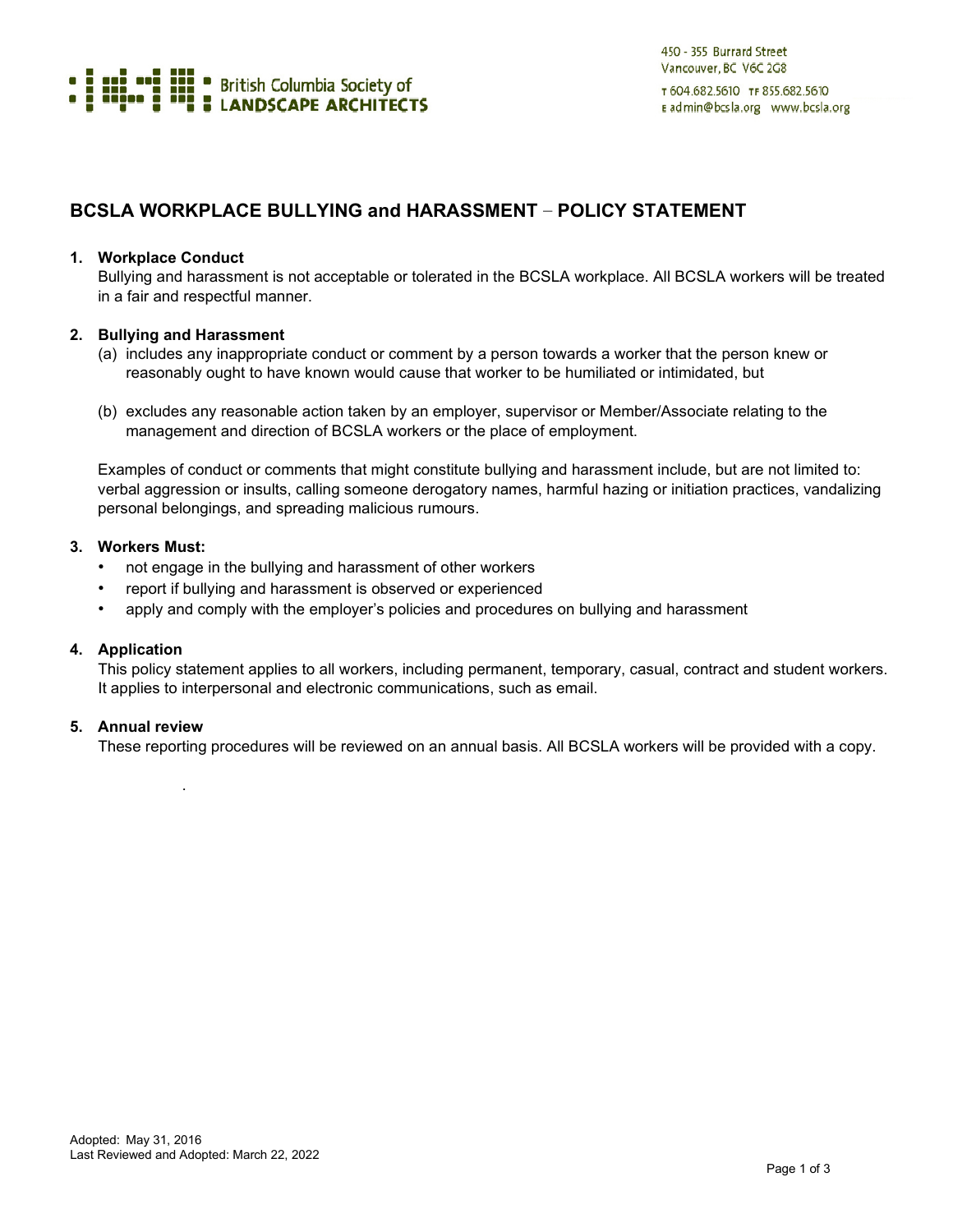

# **BCSLA WORKPLACE BULLYING and HARASSMENT** – **REPORTING PROCEDURES**

The following are procedures for all BCSLA workers to report to their employer incidents or complaints of workplace bullying and harassment.

#### **1. How to Report**

Workers at the BCSLA shall report incidents or complaints of workplace bullying and harassment in writing. When submitting a written complaint, please use the BCSLA Workplace Bullying and Harassment Complaint Form (please see page 3).

## **2. When to Report**

Incidents or complaints should be reported as soon as possible after experiencing or witnessing an incident. This allows the incident to be investigated and addressed promptly.

## **3. Reporting Contact**

Report any incidents or complaints to the BCSLA Registrar or BCSLA President.

## **4. Alternate Reporting Contact**

If the employer, the complainant's supervisor, or the reporting contact named in Step 3 is the person engaging in bullying and harassing behavior, contact the BCSLA President Elect.

## **5. What to Include in a Report**

Provide as much information as possible in the attached report, such as the names of people involved, witnesses, where the events occurred, when they occurred, and what behavior and/or words led to the complaint. Attach any supporting documents, such as emails, handwritten notes, or photographs. Physical evidence, such as vandalized personal belongings, can also be submitted.

#### **6. Follow-up**

The alleged bully and alleged target will be advised of the investigation findings by the BCSLA Registrar. Following an investigation, the BCSLA Registrar will review and revise BCSLA workplace procedures to prevent any future bullying and harassment incidents in the workplace. Appropriate corrective actions will be taken within a reasonable time frame. In appropriate circumstances, workers may be referred to the employee assistance program or be encouraged to seek medical advice.

#### 7. **Record-Keeping Requirements**

BCSLA expects that workers will keep written accounts of incidents to submit with any complaints. BCSLA will keep a written record of investigations, including the findings.

#### 8. **Annual review**

These reporting procedures will be reviewed on an annual basis. All BCSLA workers will be provided with a copy.